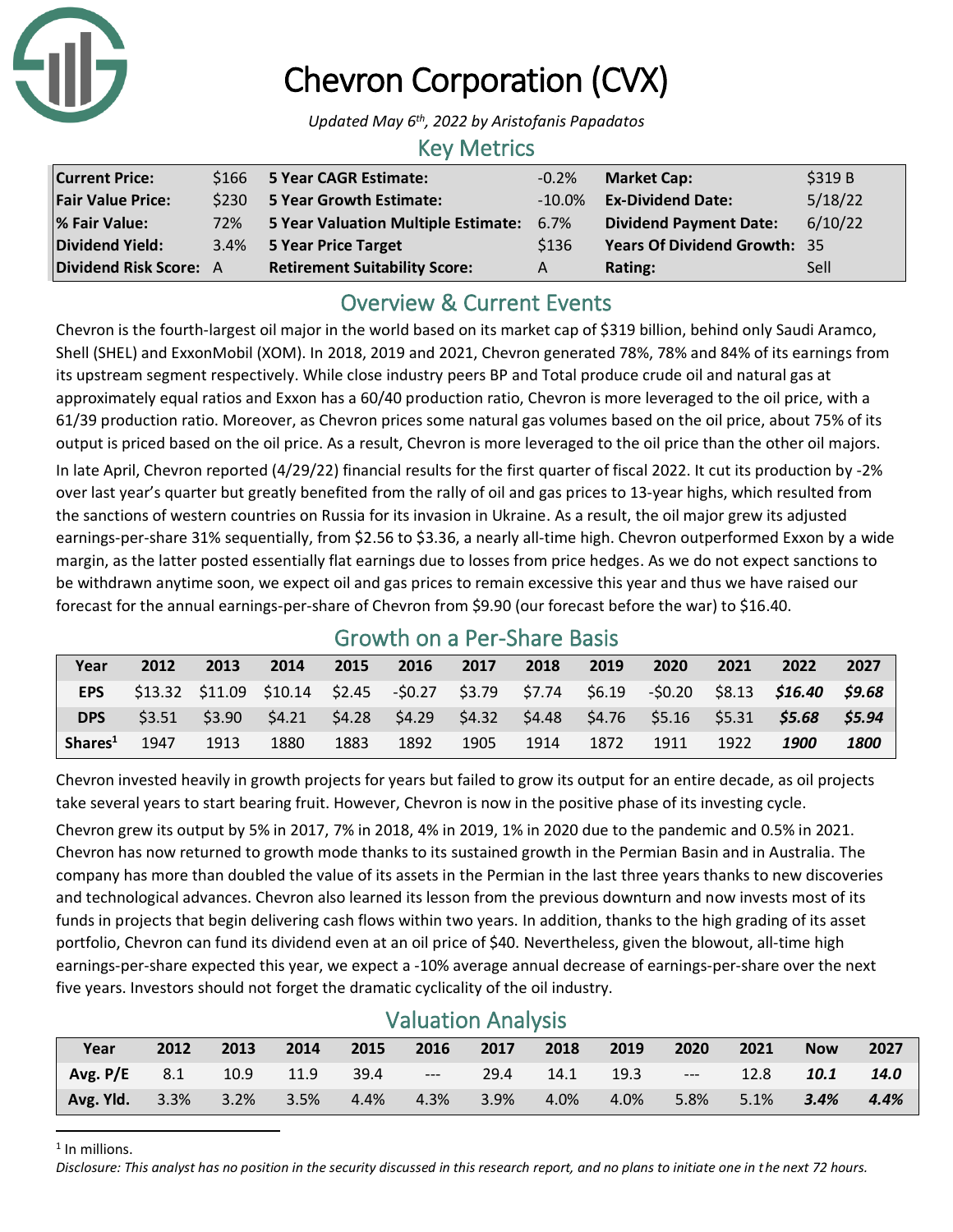

# Chevron Corporation (CVX)

#### *Updated May 6th, 2022 by Aristofanis Papadatos*

Chevron's stock valuation has fluctuated wildly over the past decade. This reflects the underlying volatility of its business model and profitability. When oil prices rise and Chevron's profits increase, its valuation multiple shrinks. Conversely, periods of falling oil prices result in a ballooning price-to-earnings ratio. Chevron is now trading at a 10-year low price-toearnings ratio of 10.1. This earnings multiple is lower than its 10-year average of 18.2. We expect the stock to trade at an earnings multiple around 14.0 in 2027. If this proves correct, the stock will enjoy a 6.7% annualized gain in its returns over the next five years.

### Safety, Quality, Competitive Advantage, & Recession Resiliency

| Year                                                                     |  |  |  |  | 2012 2013 2014 2015 2016 2017 2018 2019 2020 2021 2022 2027 |  |
|--------------------------------------------------------------------------|--|--|--|--|-------------------------------------------------------------|--|
| Payout 26.4% 35.2% 41.5% 175% --- 114% 57.9% 76.9% --- 65.3% 34.6% 61.3% |  |  |  |  |                                                             |  |

As a commodity producer, Chevron is vulnerable to any downturn in the price of oil, particularly given that it is the most leveraged oil major to the oil price. The oil major issued debt in 2020 to defend its dividend amid the pandemic but it is recovering strongly from that crisis and the payout ratio has become sustainable again.

Chevron's main competitive advantage is its size and industry position. As major projects have recently been completed, the company achieved record free cash flows in 2017-2019 and in 2021. Chevron has raised its dividend by 6.0% this year and is likely to keep raising its dividend in the upcoming years, albeit at a modest pace. Chevron is a member of the exclusive Dividend Aristocrats list thanks to its 35 consecutive years of dividend increases. The only other Dividend Aristocrat in the oil industry is Exxon Mobil.

## Final Thoughts & Recommendation

Chevron is one of the highest quality energy stocks on the market today. However, thanks to the 13-year high oil and gas prices, which have resulted from the war in Ukraine, the stock has more than doubled in 18 months, to a new all-time high. We expect oil and gas prices to remain high this year and thus the stock may maintain its strong momentum in the short run. However, due to the high cyclicality of the energy sector, we expect oil and gas prices to deflate in the upcoming years and hence we expect a poor 5-year return from Chevron. We rate it as a sell.



### Total Return Breakdown by Year

**[Click here to rate and review this research report. Your feedback is important to us.](https://suredividend.typeform.com/to/cs7Wce/)**

*Disclosure: This analyst has no position in the security discussed in this research report, and no plans to initiate one in the next 72 hours.*